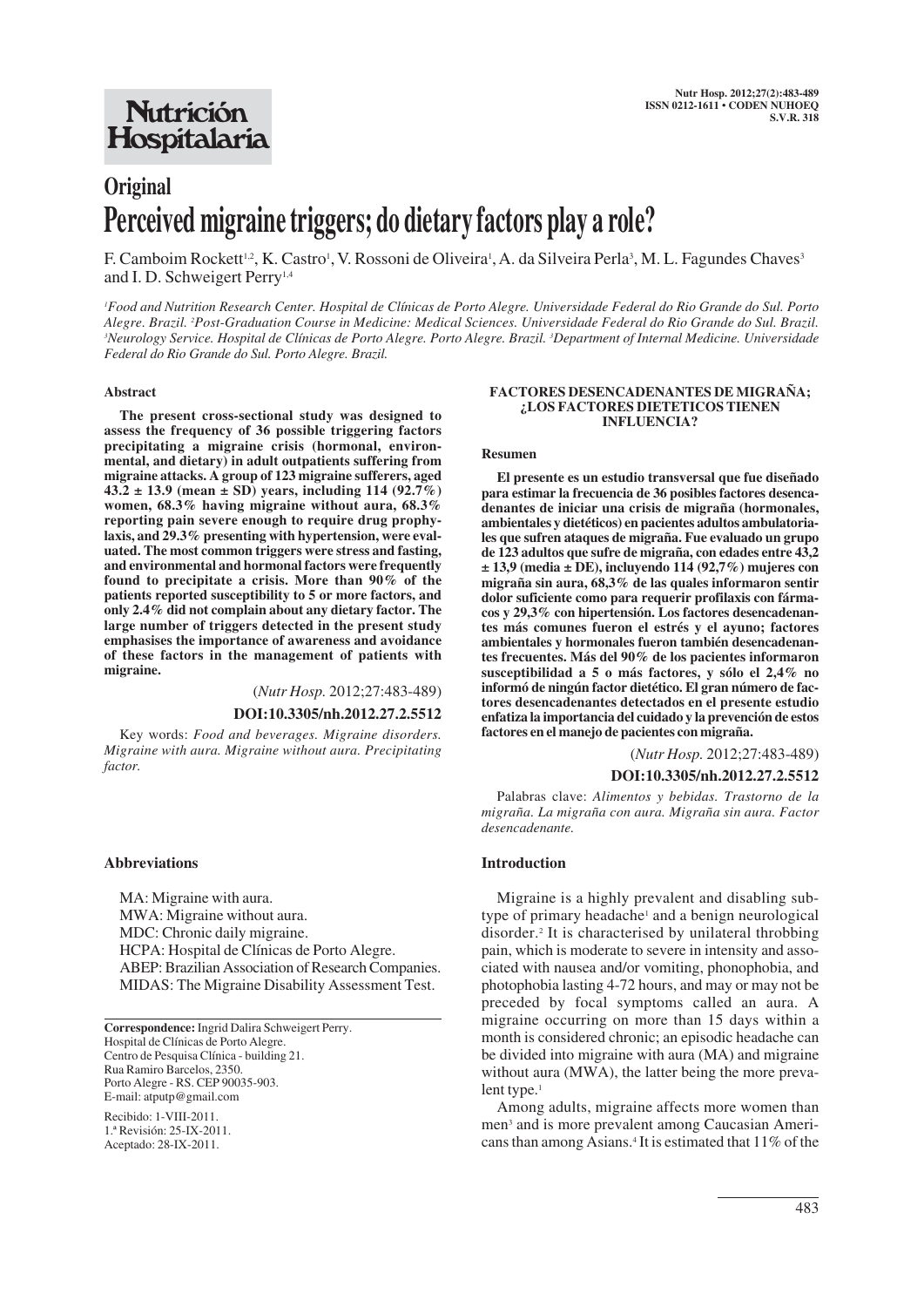adult population worldwide suffers from migraine.<sup>5</sup> In Brazil, an epidemiological study revealed an annual prevalence of 15.2%, with migraine being 2.2 times more common in women and having a 1.5-times higher prevalence in individuals with a high educational level.6 Migraine crises also impact the quality of life, affecting the daily activities of patients and resulting in individual suffering and economic losses due to decreased attendance and productivity in the workplace, as well as other direct and indirect costs.7

Several factors, including dietary, hormonal, and environmental parameters, can trigger migraine in susceptible individuals,<sup>8</sup> and exposure to these factors may precede the crisis by up to 48 hours.<sup>9</sup> Among the main non-nutritional factors are stress, hormonal changes (related to contraceptive use or the menstrual cycle), psychological aspects, fatigue, imbalances in sleep duration (increased or decreased), change in routine, use of drugs and tobacco, susceptibility to odours, exercise, light, climate change, and high altitudes.10,11 The dietary factors include consumption of chocolate, cheese, citrus fruits, alcohol, aspartame, monosodium glutamate, a fat-rich diet, dairy products, and caffeine; skipped meals or fasting; and deprivation or insufficient intake of water.<sup>12,13</sup>

To reduce the frequency, intensity, and duration of attacks, important therapeutic steps include the recognition, minimisation, and avoidance of triggering factors.<sup>14,15</sup>

There are several reports suggesting some influence of nutrients on neurological disorders prevention or treatment.16 However, the contribution of dietary factors to the aetiology of migraine is still debated, with certain studies demonstrating that nutrition has limited importance. Evaluating the role of diet as a migraine trigger or an aggravating factor is complex, because the relationship between dietary factors and the onset of migraine relies primarily on subjective information reported by the patients; moreover, the presence of a trigger factor does not always precipitate an attack in the same individual. In some cases, a combination of factors may cause the crisis. Individual susceptibility to specific foods should be critically examined, and food confirmed as a trigger should be avoided. However, generalised dietary restrictions have not been shown to be consistently effective.<sup>15</sup>

Although a wide variety of prophylactic medications is available for headaches, most patients do not show a significant decrease in frequency and severity of symptoms without appropriate changes in their lifestyle. These changes include dietary alterations, regular aerobic exercise and sleep, and stress monitoring.14

Considering the importance of recognising triggers and the inconsistency in the observed manifestation of the crisis with regard to intra- and interpersonal variations, this study aimed to evaluate the frequency of migraine attacks in outpatients and whether exposure to these factors induces only occasional attacks or consistently acts as a trigger.

### **Methods**

This was a cross-sectional study with convenience sampling, which included patients of ≥18 years of age of both genders who were undergoing treatment at the Outpatient Headache Neurology Service of the Hospital de Clinicas de Porto Alegre (HCPA), Rio Grande do Sul, between March and November 2010; migraine was diagnosed by a neurologist according to the criteria of the International Headache Society.1

Socio-demographic (age, sex, marital status, education level, ethnicity, and socioeconomic status) and clinical (type of migraine, frequency and duration of crises, family history, and medication) variables and the impact of migraine on quality of life were documented by personal interview during a consultation conducted by the examiner. The impact on quality of life and economic status were evaluated using the criteria from The Migraine Disability Assessment Test (MIDAS)17 and the Brazilian Association of Research Companies (ABEP), respectively (ABEP: Economic Classification Criterion categorises the purchasing power of the population into 5 groups from A to E, the first representing the richest portion of society and the last, the poorest).<sup>18</sup>

Triggering factors experienced by the patients were determined using a selected list of 36 items, including 14 factors unrelated to diet (hormonal or environmental) and 22 dietary factors.

The study was approved by the Ethics Committee in Research at HCPA (Protocol. Number 09-523), and all participants signed a consent form.

Categorical variables are presented as frequencies and percentages; continuous variables, as mean and standard deviation. The  $\chi^2$  test was used to test the association between categorical variables. Data were analysed using the Statistical Package for Social Sciences (SPSS) 18.0 and were considered statistically significant when the p value was  $\leq 0.05$ .

# **Results**

A total of 123 adult patients of both genders were evaluated, but the studied population was predominantly female (n = 114, 92.7%), aged  $43.2 \pm 13.9$  years (mean  $\pm$ SD), with a significant percentage (30.9%) having had less than 8 years of schooling, including 4 illiterate patients (3.3% of the sample). The patients were mainly from economic classes B and C, white, and married or with stable relationship (table I). Among the patients, 60 (48.8%) were regularly employed, but 46,6% (28/60) reported absenteeism due to migraine.

Most patients reported a family history of migraine, a high frequency of migraine without aura, and an age at onset of below 20 years. The duration of migraine was  $19.6 \pm 14.1$  years (mean  $\pm$  SD). Patients were classified into MIDAS grades I to IV and the usual attack duration was up to 24 hours. Sixty six percent of the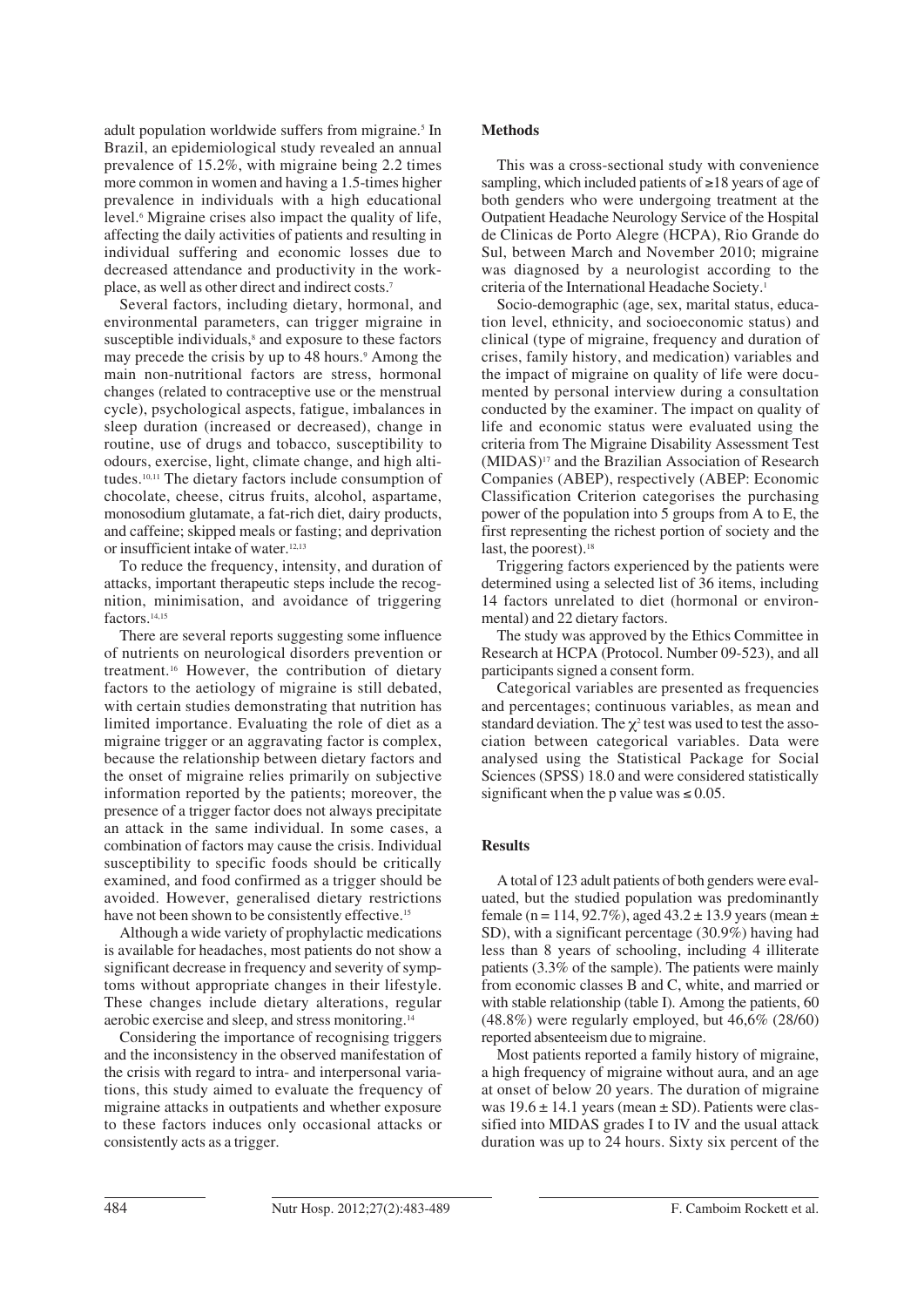| <i>Characteristics</i>                  | Frequency<br>and Percentage<br>$or Mean \pm SD$<br>(range) |
|-----------------------------------------|------------------------------------------------------------|
| Gender                                  |                                                            |
| Female                                  | 114 (92.7%)                                                |
| Male                                    | $9(7.3\%)$                                                 |
| Age                                     | $43.2 \pm 13.9$ (18-72)                                    |
| $\leq$ 29 years                         | 24 (19.5%)                                                 |
| 30 to 39 years                          | 26 (21.1%)                                                 |
| 40 to 49 years                          | 28 (22.8%)                                                 |
| 50 to 59 years                          | 31 (25.2%)                                                 |
| $\geq 60$ years                         | 14 (11.4%)                                                 |
| <b>Education</b> Level                  |                                                            |
| Unlettered/<8 years of education        | 38 (30.9%)                                                 |
| 8 years of education                    | 27 (21.9%)                                                 |
| 11 years of education                   | 45 (36.5%)                                                 |
| > 11 years of education                 | 13 (10.5%)                                                 |
| Economic class - ABEP                   |                                                            |
| А                                       | 7(5.7%)                                                    |
| B                                       | 53 (43.0%)                                                 |
| $\mathcal{C}$                           | 55 (44.7%)                                                 |
| D                                       | $8(6.5\%)$                                                 |
| Race                                    |                                                            |
| White                                   | 87 (70.7%)                                                 |
| <b>Black</b>                            | $12(9.8\%)$                                                |
| Mulatto                                 | $12(9.8\%)$                                                |
| Others                                  | $12(9.8\%)$                                                |
| Civil Status                            |                                                            |
| Single                                  | 39 (31.7%)                                                 |
| Married/Stable relationship<br>Divorced | 69 (56.1%)                                                 |
|                                         | $8(6.5\%)$                                                 |
| Widowed                                 | 7(5.7%)                                                    |

**Table I**

ABEP: Brazilian Association of Research Companies.<sup>18</sup>

patients reported scores ranging from 8 to 10 degrees on the visual analogue scale of pain and 68.3% were receiving prophylactic medication. High blood pressure was the most common comorbidity (table II).

Among the dietary factors, fasting or skipped meals were found to be almost as frequent triggers as stress, and consumption of alcoholic drinks (distilled) represented the second most common cause of migraine crises, followed by caffeine withdrawal, fried or fatty foods, and beer. Environmental and hormonal factors were among the most common detected triggers related to migraine attacks and included stress, sleep, odour, noise, menstruation, fatigue, and exposure to light. Among these, with the exceptions of physical exercise and medication use, most factors were more often a consistent than occasional trigger. Among the dietary factors, consumption of chocolate, caffeine, ice cream, cheese, tea, cola-based soft drinks, milk and Chinese food were experienced more often occasionally than consistently (fig. 1).

| <b>Table II</b><br>Clinical data of outpatients with migraine |                                                            |  |
|---------------------------------------------------------------|------------------------------------------------------------|--|
| <i>Characteristics</i>                                        | Frequency<br>and Percentage<br>or Mean $\pm$ SD<br>(range) |  |
| Migraine                                                      |                                                            |  |
| МA                                                            | 39 (31.7%)                                                 |  |
| MWA                                                           | 84 (68.3%)                                                 |  |
| Age at onset (years)                                          | $23.9 \pm 14.3$ (4-66)                                     |  |
| $\leq 10$                                                     | 25 (20.3%)                                                 |  |
| 11 to 20                                                      | $37(30.1\%)$                                               |  |
| 21 to 30                                                      | 28 (22.8%)                                                 |  |
| $\geq 31$                                                     | 33 (26.8%)                                                 |  |
| Men                                                           | $32.2 \pm 16.0$ (8-52)                                     |  |
| Women                                                         | $23.3 \pm 14.1$ (4-66)                                     |  |
| Disease duration (years)                                      | $19.6 \pm 14.1$ (0-53)                                     |  |
| Family history of migraine                                    | 88 (71.5%)                                                 |  |
| Prophylactic medication                                       |                                                            |  |
| Yes                                                           | 84 (68.3%)                                                 |  |
| Tricyclic                                                     | 46 (37.4%)                                                 |  |
| Anticonvulsant                                                | 22 (17.9%)                                                 |  |
| Beta adrenergic blockers                                      | 24 (19.5%)                                                 |  |
| Calcium channel blocker                                       | $3(2.4\%)$                                                 |  |
| Antipsychotic                                                 | $1(0.8\%)$                                                 |  |
| Visual analogue scale                                         |                                                            |  |
| $0$ to 4                                                      | $5(4.1\%)$                                                 |  |
| 5 to 7                                                        | 37 (30.1%)                                                 |  |
| 8 to 10                                                       | 81 (65.9%)                                                 |  |
| MIDAS degree                                                  |                                                            |  |
| I                                                             | 49 (39.8%)                                                 |  |
| П                                                             | 27 (22.0%)                                                 |  |
| Ш                                                             | 25 (20.3%)                                                 |  |
| IV                                                            | 22 (17.9%)                                                 |  |
| Number of crises in 6 months                                  | $28.8 \pm 22.7$ (0-72)                                     |  |
| Duration of crises (hours) $(n = 122)$                        | $33.8 \pm 41.4(1 - 312)$                                   |  |
| ≤2                                                            | $17(13.9\%)$                                               |  |
| 3 to 24                                                       | 66 (54.1%)                                                 |  |
| 25 to 48                                                      | $16(13.1\%)$                                               |  |
| 49 to 72                                                      | $16(13.1\%)$                                               |  |
| $\geq 73$                                                     | 7(5.7%)                                                    |  |
| Days lost from work or school/3 months $(n = 36)$             | $3.3 \pm 3.3$ (1-15)                                       |  |
| Comorbidities                                                 |                                                            |  |
| Diabetes                                                      | $2(1.6\%)$                                                 |  |
| Hypertension                                                  | 36 (29.3%)                                                 |  |
| Neuropsychiatric diseases                                     | 7(5.7%)                                                    |  |
| Thyroid disease                                               | 7(5.7%)                                                    |  |

MA: Migraine with aura; MWA: Migraine without aura; MIDAS: Migraine Disability Assessment Test.<sup>17</sup>

Most patients reported susceptibility to 5 or more different triggers, which included mainly environmental and hormonal factors. Only 2.4% of the patients reported no susceptibility to any dietary trigger (fig. 2).

Regarding the effect of environmental factors on the migraine sub-types with and without aura (MA and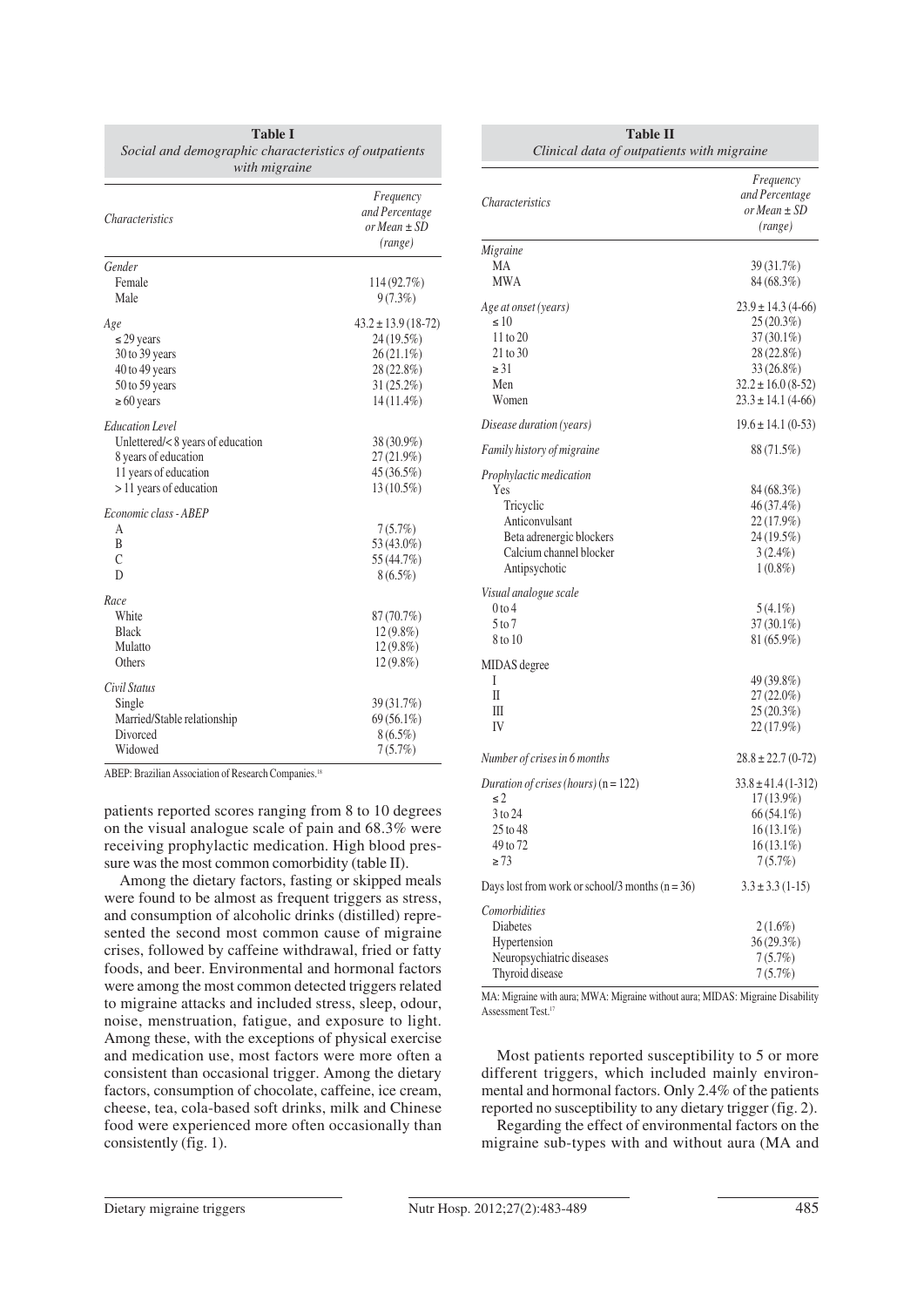



MWA), exposure to light was a significant potential trigger in patients presenting with MA  $(p = 0.023)$  (fig. 3A). Likewise, among the dietary factors, this relationship was also observed for beer ( $p = 0.006$ ) and citrus fruits and vegetables  $(p = 0.017)$  (fig. 3B).

# **Discussion**

The present study reveals a high frequency of possible migraine triggers, emphasising the importance of awareness and avoidance of trigger factors as part of the management plan. Remarkably, stress was the most frequently found factor, leading us to suggest that this finding should be considered a priority during patient examination and interview. Interestingly, with the exception of fasting and skipped meals, environmental and hormonal factors were, in most cases, related to a higher occurrence of the migraine crises.

Non-dietary factors were potentially able to precipitate crises when experienced by individuals with susceptibility to these factors. Exposure to light and some dietary factors are most frequently mentioned as potential triggers in patients with MA.

A recent search of the literature revealed only 2 Brazilian studies directly related to this subject.<sup>3,19</sup> emphasising the importance of the present approach. However, as in most of the other studies, our data was also based on a retrospective analysis. The possibility of selective memory in these patients as well as their need of plausible causal explanations may bias this information. Moreover, the results could reflect a decrease in consumption of items considered triggering factors.20 Despite these potential limitations, this study provides a preliminary mapping of these aspects at the national epidemiological level. To minimise potential bias in the present study, we asked whether the patients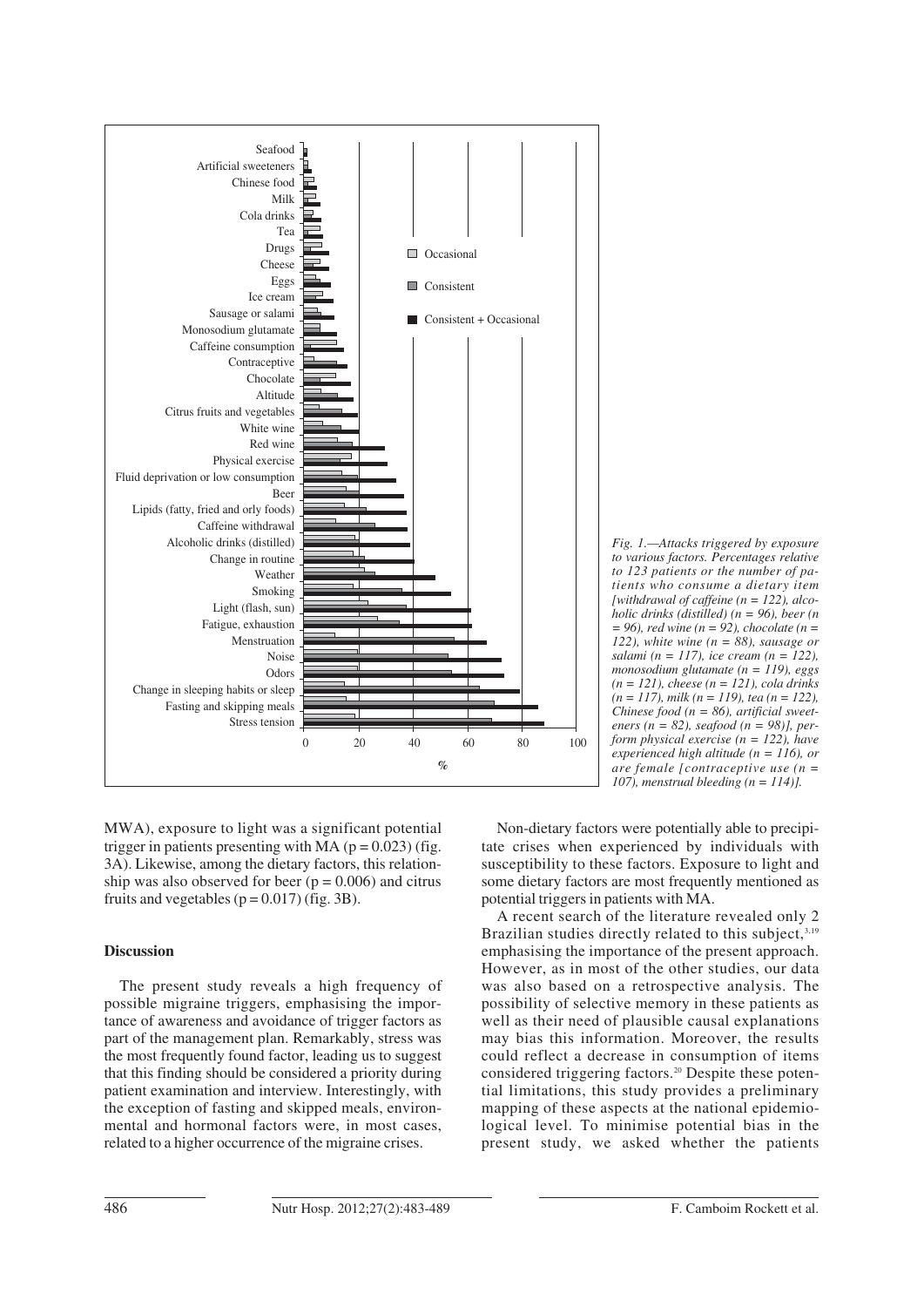

*Fig. 2.—Total number of trigger factors, dietary and non-dietary, as reported by patients with migraine. Bars represent the percentage of patients who were susceptible to the factors.*

consumed a given factor or were exposed to environmental or hormonal factors.

As previously reported,<sup>3,6</sup> we also found a predominance of female patients with migraine. The mean age of onset was higher in males than in females, unlike the findings reported by Stewart et al.<sup>15</sup> However, this finding should be interpreted with caution because of the small number of male patients and potential bias in our study. Although migraine is more prevalent in Caucasian Americans,<sup>4</sup> it cannot be concluded that the large number of white patients in this study derived from this factor, since the population in southern Brazil is predominantly Caucasian. Our data did not confirm the higher prevalence of migraine in patients with a high educational level, described by Queiroz et al.<sup>6</sup> This may be because patients in our study were recruited in a public institution, where highly educated patients are relatively less common, and because the frequency distribution of migraine is relatively equitable among different levels of education.

Likewise, in the case of outpatients, it was not surprising to find the severity of pain assessed by the visual analogue scale and high absenteeism among the working individuals.7 The higher frequency of migraine without aura observed also confirms its higher prevalence in previous studies.<sup>1</sup>

Among the most quoted dietary triggers, fasting or skipped meals was significantly more common (85.3%), with a frequency equivalent to that of stress. The frequency of migraines we observed in patients reporting fasting as a trigger was similar to that in previous studies that reported a frequency ranging from 40% to  $82\%$ .<sup>3,21,22</sup> A positive association between fasting and severe migraine was found by Chakravarty et al.,23 however, a recent study has contradicted this association.24

Stress, in turn, was the most prevalent trigger in the present study, which concurs with the literature.<sup>10</sup> According to Fukui et al., $\frac{3}{3}$  this finding suggests that psychological management may be important in these patients, in combination with dietary guidance.

Few studies have analysed the co-occurrence of dietary and other factors as precipitating factors for migraines.<sup>3,25</sup> Among these, the study by Fukui et al.<sup>3</sup> found that 95.5% of patients reported at least 2 factors. Similarly, in the present study, all patients reported at least 2 factors among those listed, indicating the possibility of interaction among multiple factors. The study by Peatfield,<sup>26</sup> for example, suggests that there is an overlap in the susceptibility to red wine, beer, cheese, and chocolate, which may indicate a metabolic relationship among these susceptibilities.

Wöber et al.<sup>10</sup> found that the most frequent factors caused only occasional and varying headache attacks. In contrast, in our study, crises always occurred when the patients were exposed to any of the 16 most frequently reported triggers. However, these observations were opposite for the dietary factors in our present study. We observed that environmental and hormonal factors appear to be likely to consistently trigger a crisis.

One important observation about different types of migraine relates to MA and light exposure. In an extensive analysis reported by Kelman,<sup>25</sup> it was concluded that susceptibility to light occurs in MA. Moreover, a higher susceptibility was found in patients with MA who were exposed to stress, sleep disturbances, odours to which they were sensitive, heat, and exercise. Interestingly, a previous study by Ierusalimschy and Moreira Filho,<sup>19</sup> which did not address the importance of the different migraine subtypes, showed the same frequency of attacks (as found in the present study) in patients presenting with MA in response to light exposure. However, Fukui et al.<sup>3</sup> have found lower frequencies.

We do not find any evidence in the literature that supports the hypothesis of an association between beer and citrus fruits and development of a migraine crisis in MA, as seen in this study. However, a general association between foods or dietary factors has been shown in studies by Kelman<sup>25</sup> and Karli et al.<sup>21</sup> Despite reports showing that fasting or skipping meals and alcohol are capable of triggering MA,<sup>25</sup> the frequencies found in our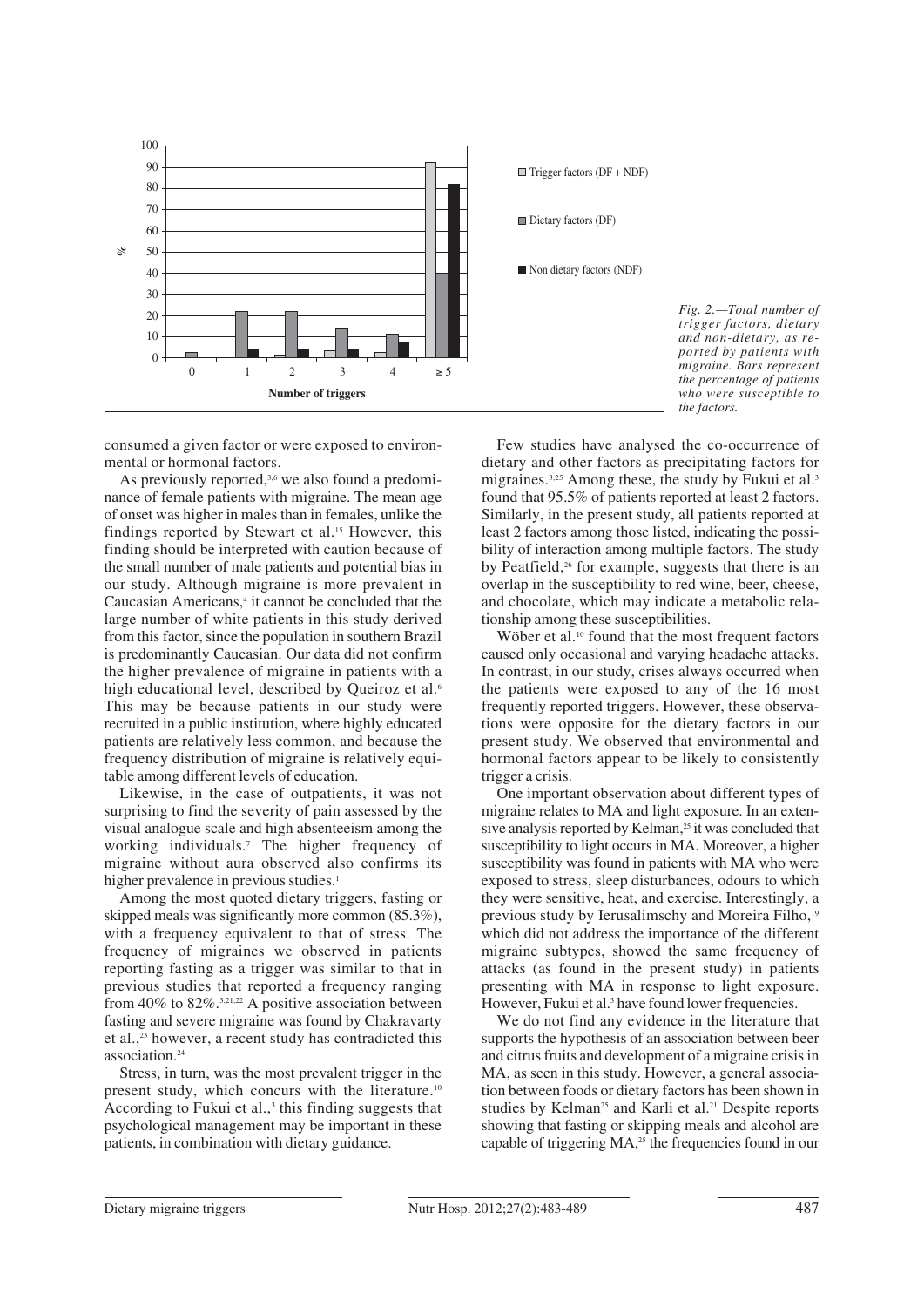

*Fig. 3.—A) Potential environmental and hormonal MA and MWA triggers. B) Potential dietary MA and MWA triggers. Bars represent the percentage of patients who reported occasional or consistent susceptibility.* \*  $p < 0.05$  between MA and MWA ( $\chi^2$ ). MA = Migraine *with aura; MWA = Migraine without aura.*